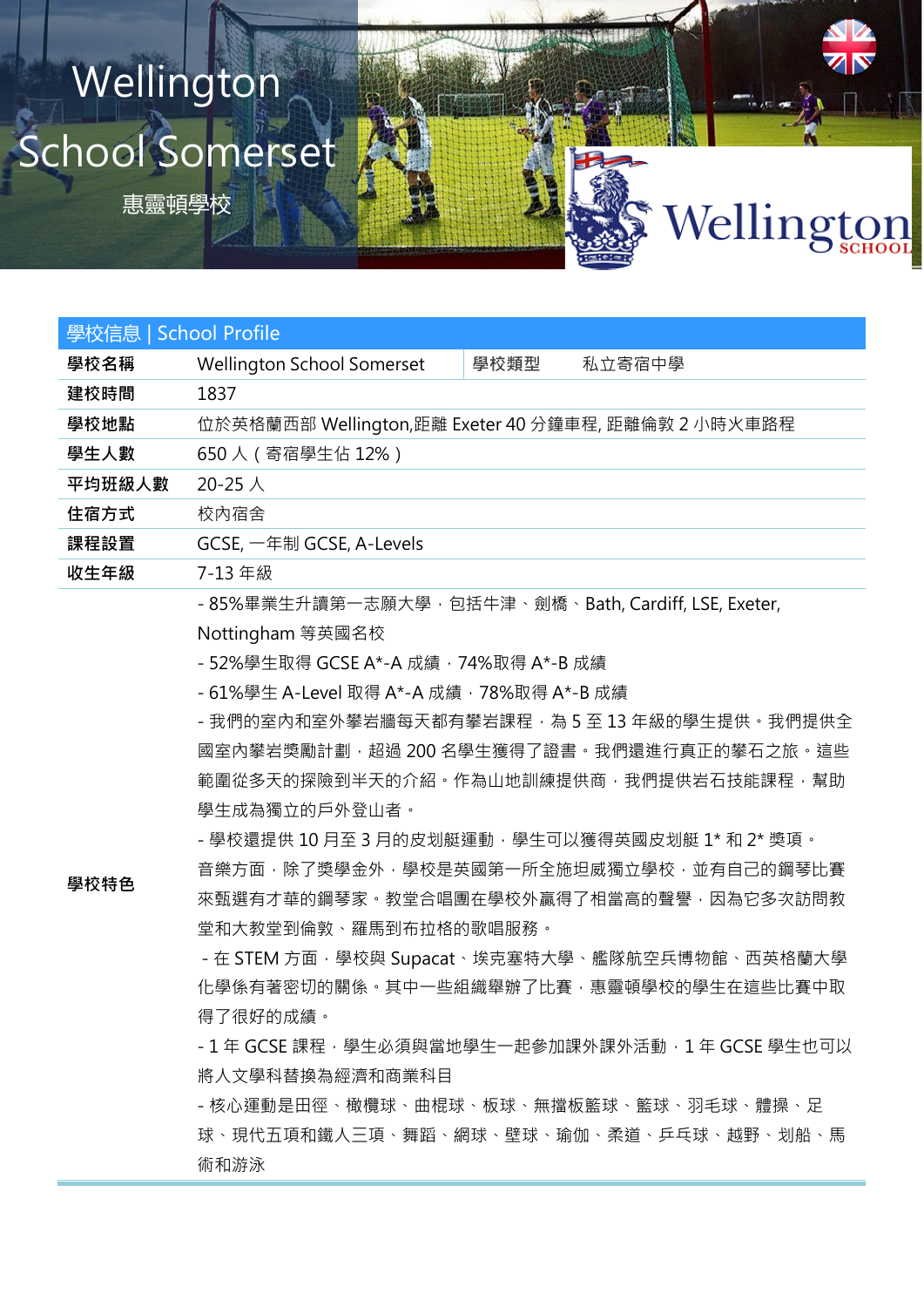|                       | GCSE   兩年制會考課程                |                                          |      |                                           |                    |                    |
|-----------------------|-------------------------------|------------------------------------------|------|-------------------------------------------|--------------------|--------------------|
| 年齢要求                  | 14-15 歳                       |                                          |      |                                           |                    |                    |
| 1-year GCSE   一年制會考課程 |                               |                                          |      |                                           |                    |                    |
| 年齡要求                  | 15-16 歳                       |                                          | 成績要求 |                                           | IELTS 5.0 or above |                    |
| 課程設置                  |                               |                                          |      |                                           |                    |                    |
| 理科                    | <b>Biology</b>                | Chemistry                                |      | <b>Computer Science</b>                   |                    | Dual Award Science |
|                       | <b>Mathematics</b>            | <b>Physics</b>                           |      |                                           |                    |                    |
| 文科                    | <b>Classical Civilization</b> | English Language &<br>English Literature |      | Geography                                 |                    | Greek              |
|                       | History                       | Latin                                    |      | Modern Language: French, German & Spanish |                    |                    |
| 藝術                    | Art & Design                  | Design & Technology                      |      | Drama                                     |                    | Music              |
| 其他                    | <b>Religious Studies</b>      |                                          |      |                                           |                    |                    |

| A-Level   高考課程 |                               |                           |      |                                                        |          |           |
|----------------|-------------------------------|---------------------------|------|--------------------------------------------------------|----------|-----------|
| 收生年級           | 11年級                          |                           | 入學月份 |                                                        | 1月、4月、9月 |           |
| 入學要求           | 入學考試、面試                       |                           | 課程時長 |                                                        | 2年       |           |
| 課程設置           |                               |                           |      |                                                        |          |           |
| 理科             | Biology                       | Chemistry                 |      | <b>Mathematics &amp; Further</b><br><b>Mathematics</b> |          | Physics   |
| 文科             | <b>Classical Civilization</b> | <b>English Literature</b> |      | French                                                 |          | Geography |
|                | German                        | History                   |      | Latin                                                  |          | Spnish    |
| 商科             | <b>Business Studies</b>       | Economics                 |      |                                                        |          |           |
| 藝術             | Art, Design & Textile         | Design and Technology     |      | Drama & Theatre Studies                                |          | Music     |
| 其他             | <b>Critical Thinking</b>      | Philosophy and Theology   |      |                                                        |          |           |

體育、藝術和學生社團| Athletics、The Arts & Student Clubs

學校關注學生個人成長,配有輔導老師關注學生課業與生活,同時開設豐富的體育、藝術等課外 活動,幫助學生發展個人愛好。

| 體育 | •每年 60%的體育隊代表學校參賽并獲獎                           |  |  |  |  |
|----|------------------------------------------------|--|--|--|--|
|    | •開設擊劍、曲棍球、橄欖球、籃球、羽毛球、游泳、田徑                     |  |  |  |  |
| 音樂 | •學校音樂教育突出,合唱團在英國範圍內享有美譽,與 Steinway 鋼琴生產商合作舉辦鋼琴 |  |  |  |  |
|    | 大賽                                             |  |  |  |  |
|    | •學校老師致力於 Jazz, 管弦樂團, 吉他演奏, 搖滾樂團, 架子鼓, 鋼琴等樂器演奏  |  |  |  |  |